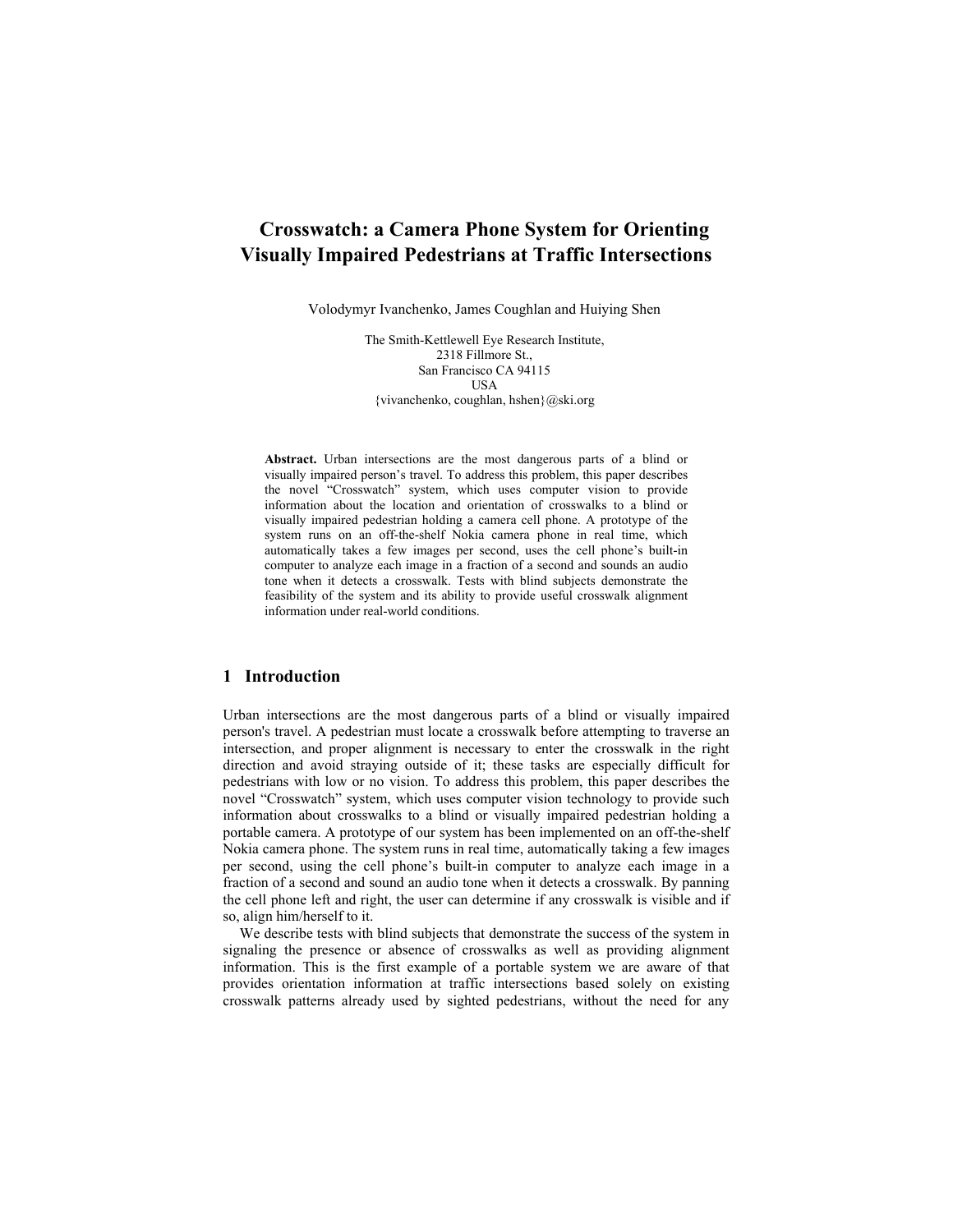added infrastructure (such as Audible Pedestrian Signals or other guidance systems requiring on-site installation).

### **2 Previous Work and Overview of Our Approach**

Several types of technologies have been developed to assist blind and visually impaired individuals in crossing traffic intersections. Most prevalent among them are Audible Pedestrian Signals [1], which generate sounds that tell blind and visually impaired individuals when to cross intersections, and which also furnish acoustic cues that pedestrians can localize to help them properly orient themselves to the crosswalk. Talking Signs® [4] allow blind travelers to locate and identify landmarks, signs, and facilities of interest, at intersections and other locations, using signals from installed infrared transmitters that are converted to speech by a receiver carried by the traveler. However, the adoption of both Audible Pedestrian Signals and Talking Signs® is very sparse, and they are completely absent in most US cities. Finally, GPS (Global Positioning System) technology has the advantage of being widely available [6], but unfortunately on urban sidewalks near buildings the localization accuracy is only sufficient to resolve within a few street addresses – not nearly enough to provide useful guidance within a traffic intersection.



Fig. 1. (a) Camera cell phone held by blind user. (b) Schematic diagram shows overhead view of zebra crosswalk and two users holding cell phone system: cell phone on left is aligned with crosswalk and makes an audio tone; cell phone on right is not aligned and makes no sound.

The alternative approach that we propose in this paper is to use a portable computer vision-based system to identify important features in an intersection. With this system (Fig. 1), the user takes an image of the intersection with a cell phone camera, which is analyzed by software run on the cell phone, and the output of the software is communicated to the user with audio tones. The great strength of the computer vision approach is that it offers virtually unlimited potential for acquiring information about one's surroundings, but does not require any infrastructure beyond what is already provided for sighted people – namely, painted street markings. A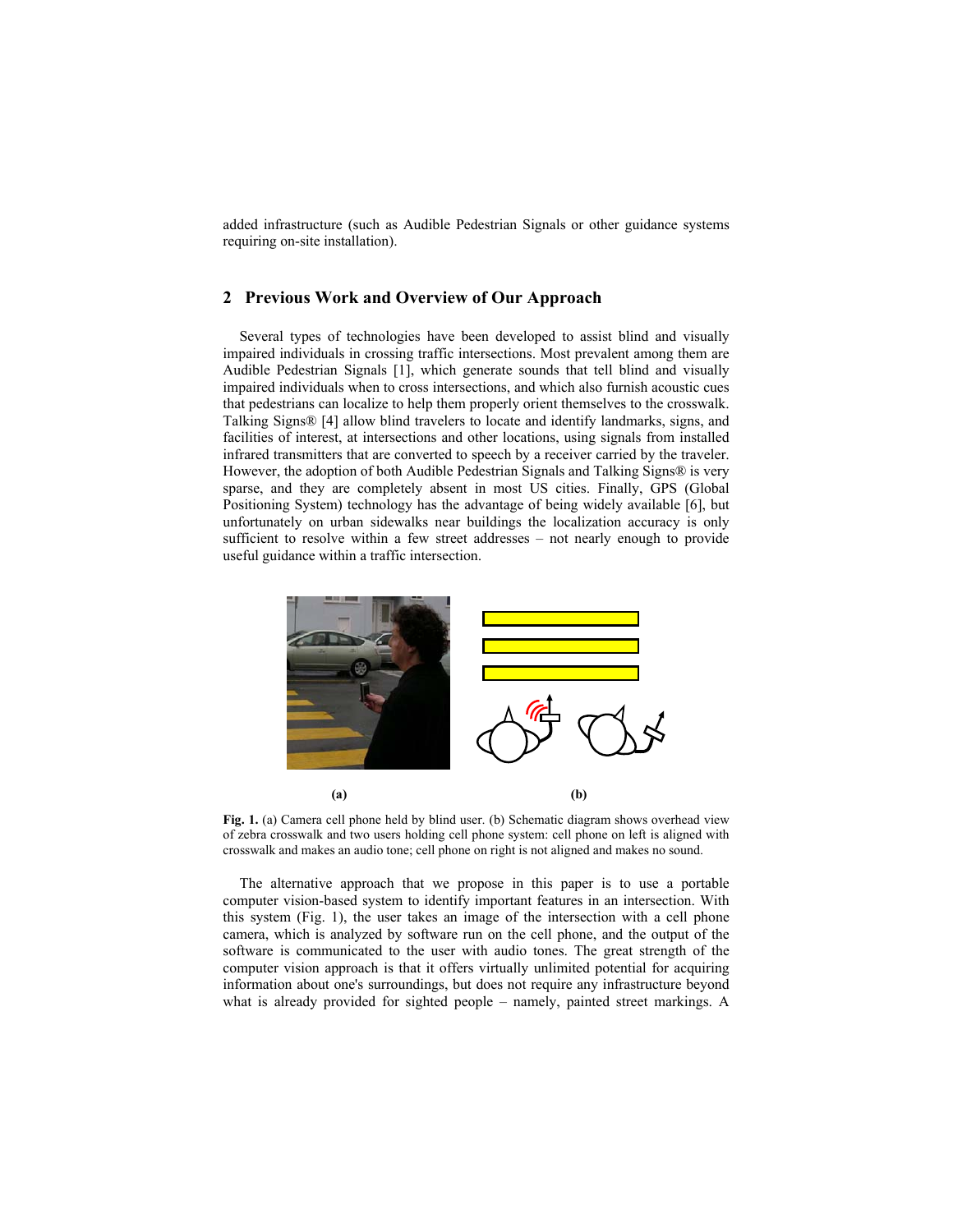small amount of work has been done on developing computer vision algorithms specifically for analyzing traffic intersections [10,8,7,9], but such work has been conducted using near-ideal pictures of traffic intersections and has not been tested on more difficult images commonly encountered in which crosswalk visibility is impaired by occlusions, shadows and paint imperfections.

The use of a camera phone platform also has many important advantages. First, many pedestrians are already carrying cell phones, and our system won't burden them with having to carry an additional device. Second, the system is installed simply by downloading our software on an off-the-shelf cell phone, without requiring any special hardware or hardware modifications. Third, the cell phone is a mainstream consumer product which raises none of the cosmetic concerns that might arise with other assistive technology requiring custom hardware. Finally, we note that our system can easily be used in conjunction with standard orientation techniques used at traffic intersections. For instance, the user can hold the white cane in one hand to locate the curb and curb cuts near the crosswalk (note that in some cases the curb cut points directly to the crosswalk path while in other cases it points into the center of the intersection, which can be a source of confusion) while holding the camera phone system in the other hand.

### **3 Finding Crosswalks in Images**

In this work we specialize to the zebra (striped) crosswalk (Fig.'s 1a, 2a), and leave the problem of finding the two-stripe crosswalk, another common type of crosswalk (that is much less visible than the zebra crosswalk), for later research. We draw on our past work [3] for finding zebra crosswalks under challenging real-world conditions such as cluttered traffic intersections with shadows, intensity saturation, slightly curved stripes (due to curvature in the road and/or camera distortion), crosswalk paint irregularities and occlusions that block the view of part of the crosswalk. Our approach (see [5] for details) first extracts straight-line segments from the image (Fig. 2b) and then applies a segmentation algorithm to group together those segments that conform to a valid crosswalk pattern. A learning procedure was used to train the algorithm from a database of typical images of traffic intersections, including those with and without crosswalks.

Once the crosswalk detection algorithm has identified which segments (if any) belong to the crosswalk (Fig. 2), the number and length of detected crosswalk lines are summarized in a single score that reflects how much of a crosswalk is visible in the image. If this score is above a particular threshold (500, an empirically chosen value), we decide that the image contains a significant portion of a crosswalk. (Note that although some of the crosswalk segments in Fig. 2 are missed by the algorithm, the score is still well above the detection threshold.) Several sample images are ranked according to this score, shown in Fig. 3.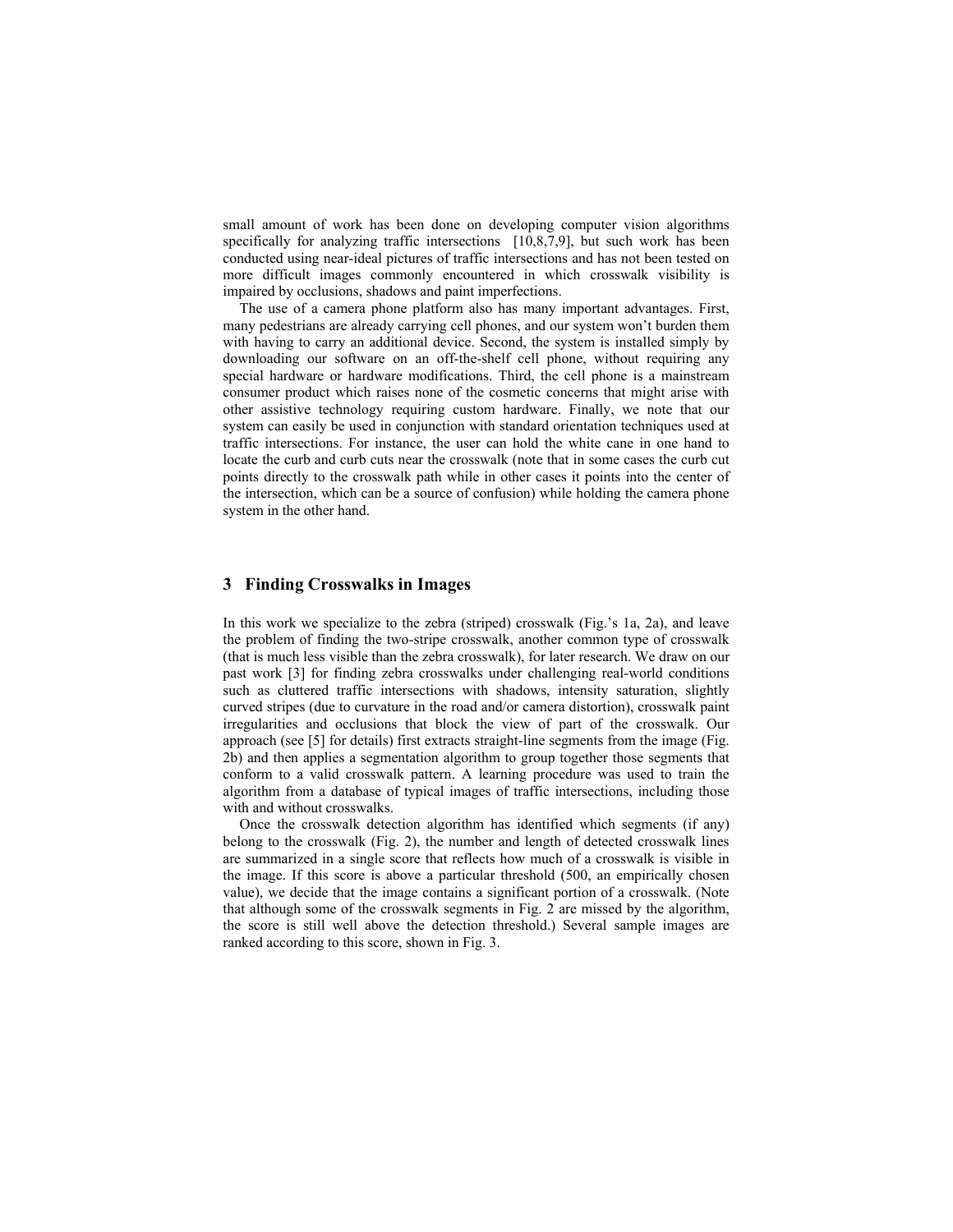

**Fig. 2.** (a) Typical intersection image photographed by camera phone. (b) Straight-line segments (green) extracted from image. (c) Segments (orange) chosen by algorithm as belonging to crosswalk. The algorithm assigns a score of 1369 to the image, well above the minimum threshold (500) for detecting a crosswalk.



**Fig. 3.** Images ranked according to the score assigned by the crosswalk detection algorithm; scores (printed above each image) decrease from left to right. The first four images are above threshold (and are thus classified as containing crosswalks), while the last two are below threshold (and are thus classified as not containing crosswalks).

## **4 User Interface**

The preceding crosswalk detection algorithm was developed and tested on a desktop computer and then ported to the Nokia N95 camera phone running Symbian C++. The Symbian cell phone operating system (OS) platform was chosen for two main reasons. First and foremost, Symbian is a popular operating system that is easily made blind or low vision-accessible because it "allows the installation of third-party screenreading and screen-magnification software applications" [2]; as a result, Symbian phones (most of which are made by Nokia) are popular among visually impaired cell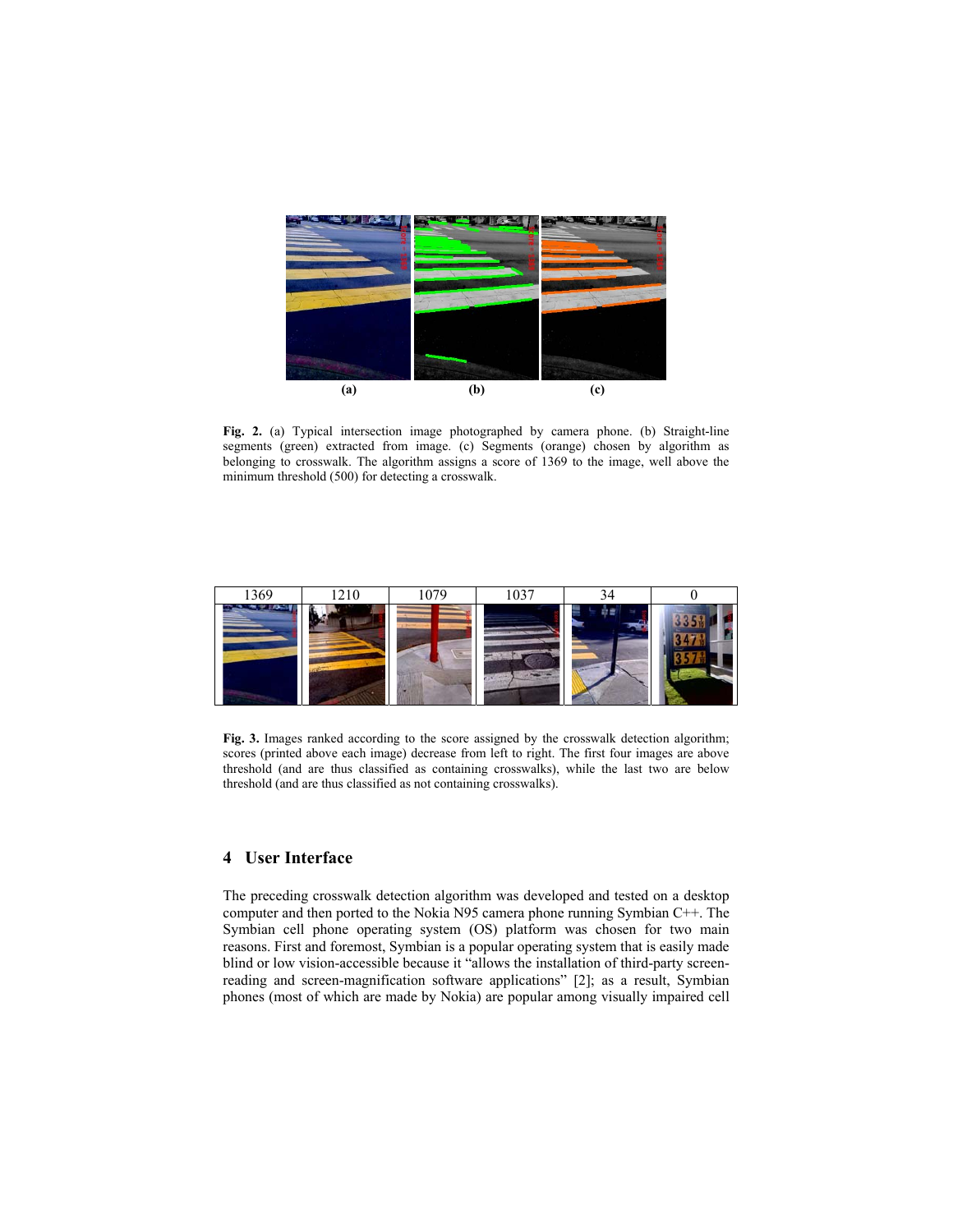phone users. Second, Symbian C++ is also a well-supported dialect of C++ that provides performance superior to other languages supported on cell phones (such as Java).

The algorithm was implemented to run as quickly as possible on the cell phone, so that up to three images could be processed per second. Given the speed of the algorithm, we decided to have the system run in a video capture mode (in which several images are automatically captured every second). For each image, if the score produced by the detection algorithm (Fig.'s 2, 3) is above threshold, then a brief audio tone is sounded to indicate the presence of a crosswalk; otherwise no tone is sounded.

With this simple interface, the user slowly pans the camera left and right in front of him/her, listening to which camera directions are accompanied by audio tones. In this way, the user can determine the location of the left and right edges of the crosswalk, and thereby estimate where the center of the crosswalk is located.

#### **5 Experimental Results and User Testing**

We explained the purpose and operation of the Crosswatch system to two completely blind volunteer subjects, and advised them on how best to hold the camera phone. Particular emphasis was placed on the importance of moving the camera slowly to avoid motion blur and to ensuring the camera lens was not covered (e.g. by the user's fingers). After a brief training session for each of two experiments, we took the subjects to unfamiliar traffic intersections to test the system.

The first experiment was designed to test the usability of the system (e.g. can a blind subject point a camera phone accurately enough for the system to provide useful information?) and to test the ability of a subject using the system to determine whether or not there was a crosswalk visible at a given traffic intersection. 15 different traffic intersections were chosen in advance, such that there was a 50% chance that a zebra crosswalk was present at each intersection. Intersections without a zebra crosswalk either had no crosswalks or had one or more non-zebra (i.e. twostripe) crosswalks. The experiment was designed so that there were no cues available to the blind subject (e.g. ambient environmental sounds or tactile cues from the white cane) about the presence or absence of a crosswalk except for those furnished by the cell phone system. The result of the experiment was that the subject answered correctly whether a zebra crosswalk was present or absent at all 15 intersections. An exact binomial test shows that the subject responded significantly above chance, with  $p = 3.05 \cdot 10^{-5}$ .

The purpose of the second experiment was to test the ability of another blind subject to align him/herself with a zebra crosswalk. We led the subject near a traffic intersection and told him/her to approach the crosswalk and to try to orient properly to it. When the subject felt correctly oriented, he/she pressed a button on the cell phone to take a picture of the crosswalk. In half the trials, the audio feedback from the Crosswatch system was turned off, and in the other half the feedback was turned on as usual. This procedure was repeated at all four corners of two separate crosswalks. Sample images captured during the experiment are shown in Fig. 4, showing that the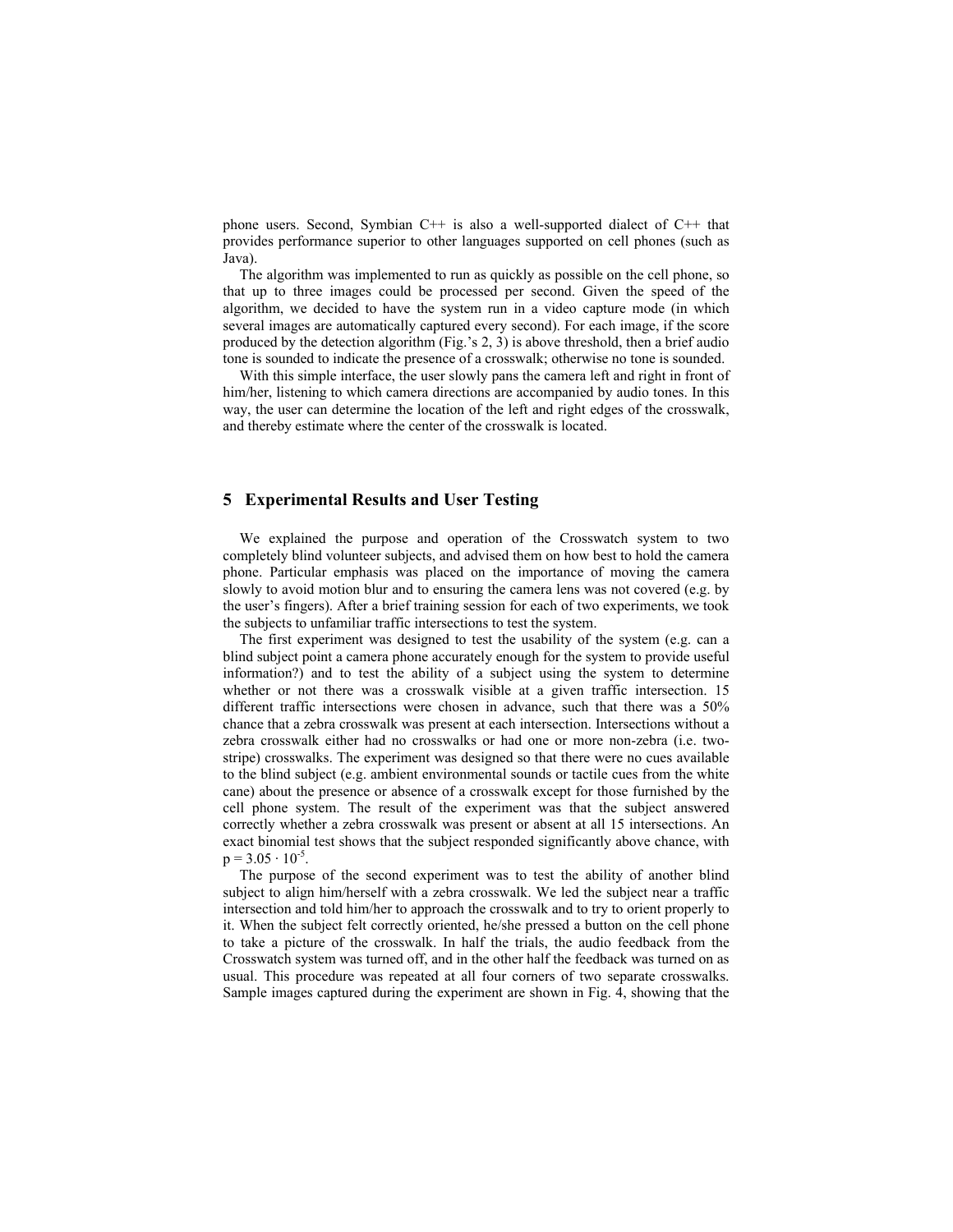subject was better able to align him/herself using the feedback from the system. Indeed, the only times that the subject took images in which little or no part of the crosswalk was visible was when feedback was not provided.



**Fig. 4.** Pictures taken by blind subject from Experiment 2. (a), (b) show images with audio feedback from the cell phone; (c), (d) show images without audio feedback.

### **6 Conclusion**

Crosswatch is a novel camera phone-based system for helping blind and visually impaired pedestrians find crosswalks and align themselves properly to them before crossing. A prototype system has been implemented on the Nokia N95 camera phone, which searches for crosswalk stripes a few times per second and provides audio feedback whenever a crosswalk is detected. We have conducted preliminary experiments with blind volunteers to test the system, demonstrating its feasibility.

In the future we will improve the robustness of our system by adding an additional stage of processing to verify that the global geometry and appearance of a detected crosswalk pattern is valid, in order to reject false crosswalk detections (which are rare but obviously very important to avoid). We will also experiment with augmenting the user interface with detailed geometric information about the user's orientation relative to the crosswalk (e.g. the crosswalk direction is so many degrees to the right or left) to determine if such information is helpful, and if so then how the information should best be communicated. Ultimately we will expand the capabilities of the Crosswatch system to handle more types of crosswalk patterns, such as two-stripe crosswalks and variants of the zebra crosswalks we have explored in our experiments, and to provide more information about traffic intersections, such as the current state of traffic signal lights (e.g. "Walk" signals) and intersection layout.

**Acknowledgments.** The authors were supported by The National Institute on Disability and Rehabilitation Research (NIDRR) grant H133G030080, The National